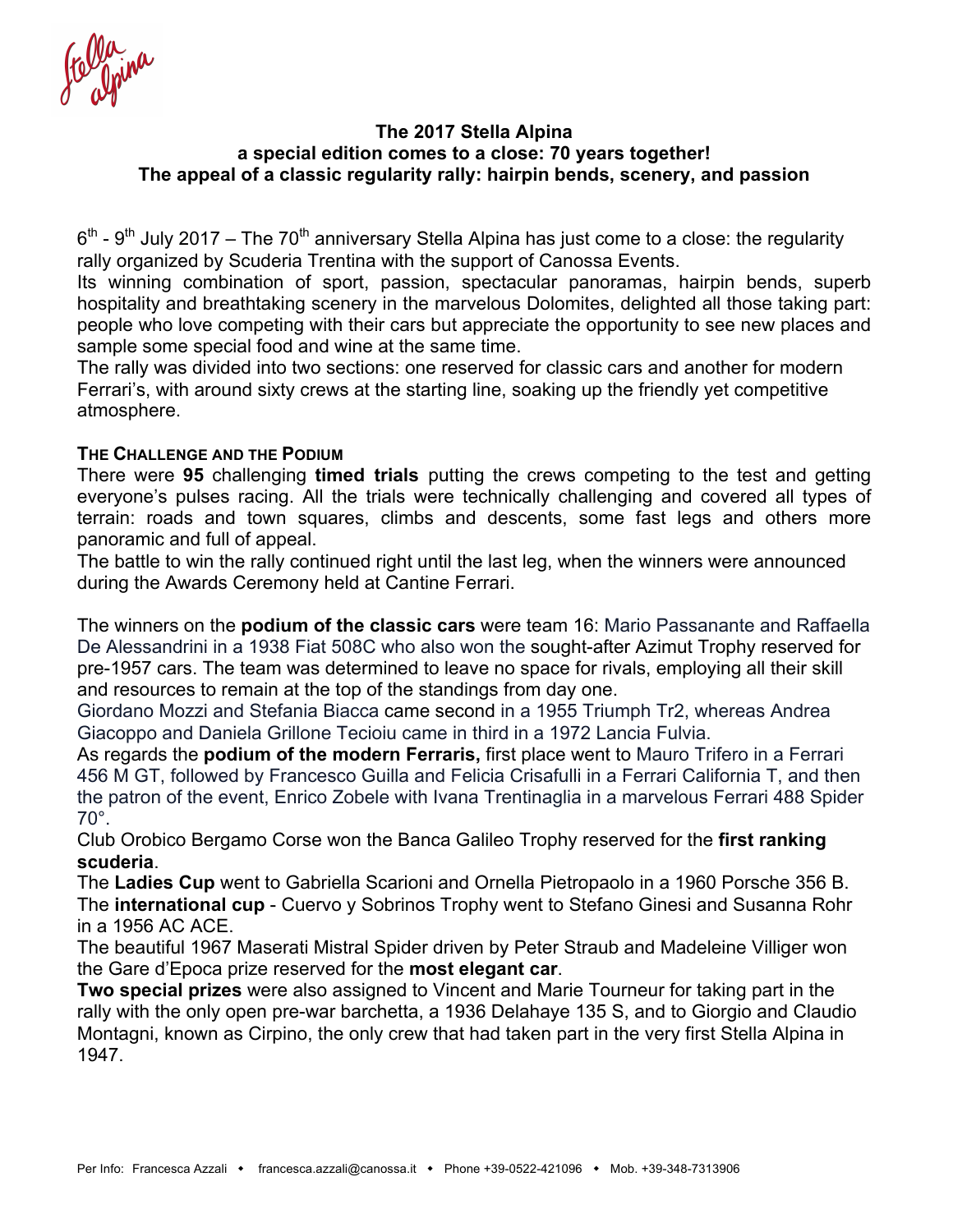# **The 70th anniversary rally**

The 2017 Stella Alpina covered the same itinerary as the first rally in 1947 on the enchanting roads in west, east and south Trentino, giving the teams the chance to experience the thrill of reliving its glorious past.

The race set off and returned to Trento every day, just like the first edition.

For four days, these four-wheeled gems were out on parade on the most beautiful roads in Trentino, following a 700 km route that also included the historic Trento Bondone hill climb, where the teams raced to make the best time with differences between them in terms of hundredths of a second.

This year also marked the 70<sup>th</sup> anniversary of Ferrari and so the organizers were determined to pay homage to the Prancing Horse: the regularity rally for classic cars was preceded by a rally reserved for modern Ferrari's with the same trials and routes but with its own separate ranking.

### **The Route and the Legs: Events Day by Day**

### **Thursday 6th July – Checks and Trento-Bondone hill climb**

The grounds at Cantine Ferrari started to fill up from 1 pm on Thursday  $6<sup>th</sup>$  July, as the sixty crews started to arrive for the Stella Alpina, all full of enthusiasm and ready to take up the challenge of the legendary Trento Bondone hill climb. Race documents were checked, the welcome gifts offered by the sponsors and organizers were handed out, and the cars were inspected and admired in this superb parterre. The atmosphere was electric with anticipation, as drivers and navigators greeted old friends and made new acquaintances, swapping ideas and sharing tips, with the "historic" crews who had several past rallies under their belts offering advice to those taking part in this historic rally for the first time.

The race got off to a start at 6.30 pm in Piazza Mostra in the shadow of imposing Castello del Buonconsiglio where the cars were presented to a very enthusiastic public who came to admire them … a flourish of the Italian flag and the race began.

The perfect road surfaces, the great weather and the unwavering pursuit of victory made for some unforgettable memories for both drivers and navigators. The first group of 10 timed trials was challenging and spectacular, following the same route as the most famous hill climb in Europe that has just come to a close. The teams were able to relax over dinner at a mountaintop restaurant, enjoying the specialties from Trentino while taking in the majestic panorama.

### **Friday 7th July – Second leg. Driving across west Trentino**

After setting out from Trento, the teams headed towards west Trentino, driving though marvelous Val di Non and passing through Cles, Palade Pass, Merano, Appiano and Mendola Pass. Lunch was en-route before the teams set off again, passing through Val di Sole as far as Dimaro and then turning left towards Madonna di Campiglio, Valle dei Laghi, Terme di Comano and Sarche.

An itinerary of around 290 kilometers with 46 timed trials. A decidedly exciting tour, especially for competitors less accustomed to driving through the scenery proposed by the Stella Alpina.

# **Saturday 8th July – Third leg. Driving across east Trentino**

On day three, the crews took to the spectacular roads in east Trentino, passing through Valsugana, San Martino di Castrozza, Rolle Pass, Bellamonte, Predazzo, Moena and Canazei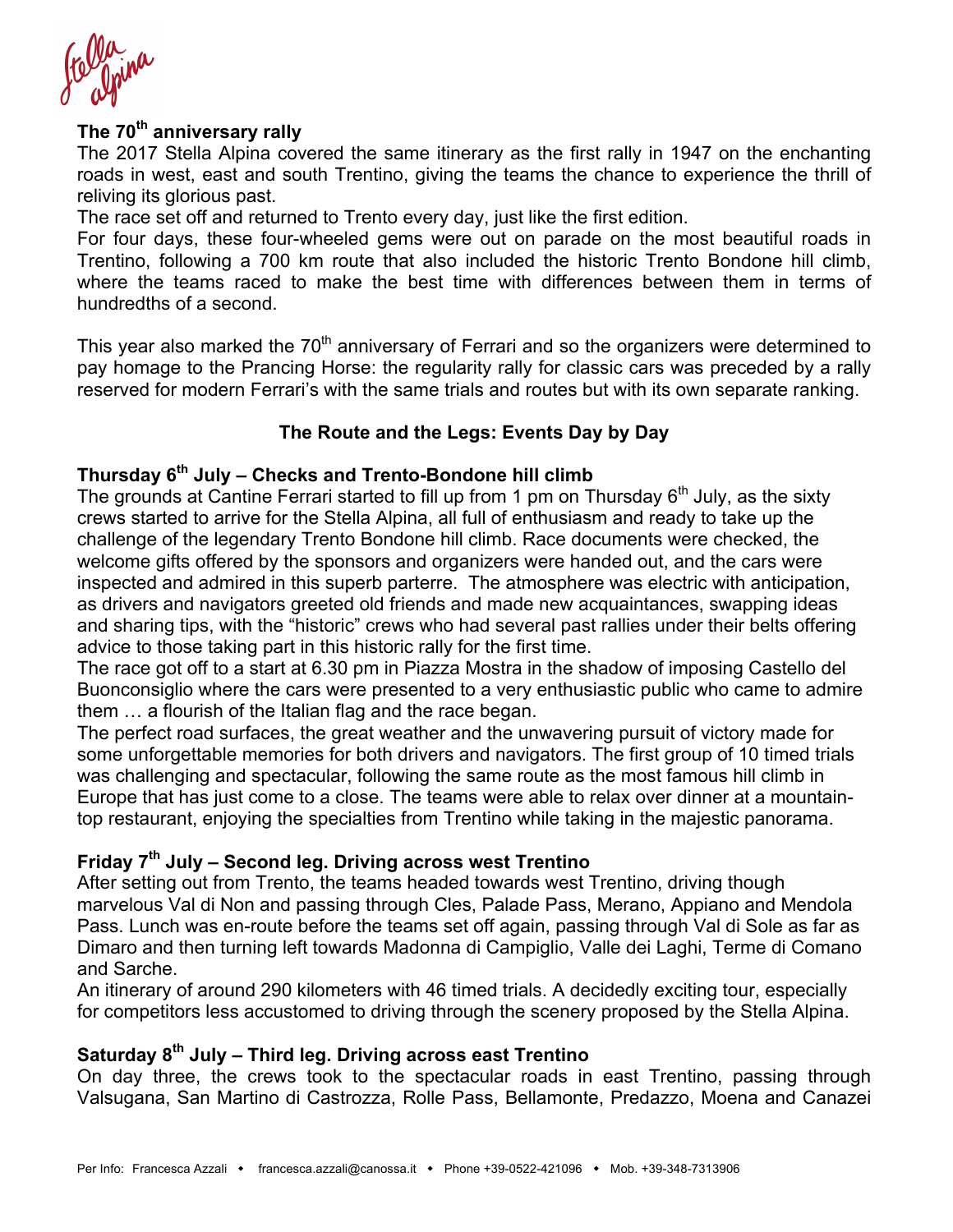before crossing Sella Pass, the gate to Alto Adige, into Val Gardena with Selva, Ortisei and finishing up at Bolzano.

After completing 27 timed trials and driving 250 kilometers in the morning, the drivers finally relaxed over lunch at Moena, the "enchantress" of the Dolomites. The day's events came to a close in Piazza Walter at Bolzano.

There was just time for a short rest and a change of clothes in preparation for the gala dinner held at the illustrious MUSE Natural Science Museum designed by Renzo Piano, a popular attraction for visitors from all around the world. Some cars lined up at the entrance of the famous museum and the effect was astonishing: past and present, science and engineering, mountains and evening gowns … it was certainly a fabulous sight.

# **Sunday 10th July – Fourth leg. Driving across south Trentino**

The last day of the race and the last 60 kilometers. This is where the final ranking was decided … the atmosphere was loaded with adrenalin among the crews competing for a place on the podium during the last 12 trials. The route was "lighter" and took the crews to Vallagarina and across Coe Pass.

The route of the rally then returned to the starting point, closing a virtuous circle at Cantine Ferrari, where the highly-anticipated awards ceremony was held.

There was time to relax and chat with the other crews while waiting for the rankings to be published, trading stories about the trials and the route, saying goodbye to old and new friends and setting the date for the 2018 rally.

The cups and watches were on display in the room where the winners were to be announced, the timekeepers handed over the rankings, the doors opened, and Enrico Zobele, along with all the team, were ready to welcome the competitors and the winners of this exceptional edition…

#### **WHAT PEOPLE ARE SAYING**

"This time Raffaella and I came to Trentino with one intention: to win! – said Mario Passanante, winner of the  $32<sup>nd</sup>$  edition – This victory was missing in my book of records. Coming in a pre-war car obviously gave me a major advantage in terms of coefficient, even if covering so many kilometres in a car like this with so many special stages, is no easy matter. I have to say that the Fiat 508C behaved well. The only problem happened yesterday when the belt broke, but it was repaired overnight by Plinio, the legendary mechanic provided by Canossa Events, who I would to thank".

Giordano Mozzi, winner of last year's rally, was just as happy: "The coefficient did penalize us somewhat, but we also made a few mistakes too many that prevented us from getting closer to first place. But we are happy to come second because we are once again confirming our standing on the podium of this lovely and impeccably organized rally."

The patron of event, Enrico Zobele, explained the ties of the Stella Alpina with its glorious past: "In the very first rallies, it was all about speed and cutting seconds was important, whereas nowadays you need precision if you want to win and the difference in time is down to hundredths of a second. The Stella Alpina is a special rally and I am proud to be its patron. It is a challenging race with lots of kilometers to cover and mountain passes to cross, but it is also a rally that gives you the chance to take a look around and enjoy the spectacular scenery, the trees in bloom, the Dolomites and the marvelous modern and classic cars who are the real protagonists. We have great confidence in this event and this is why we have applied for the title of Grand Event, which we are hoping will be granted in October 2018".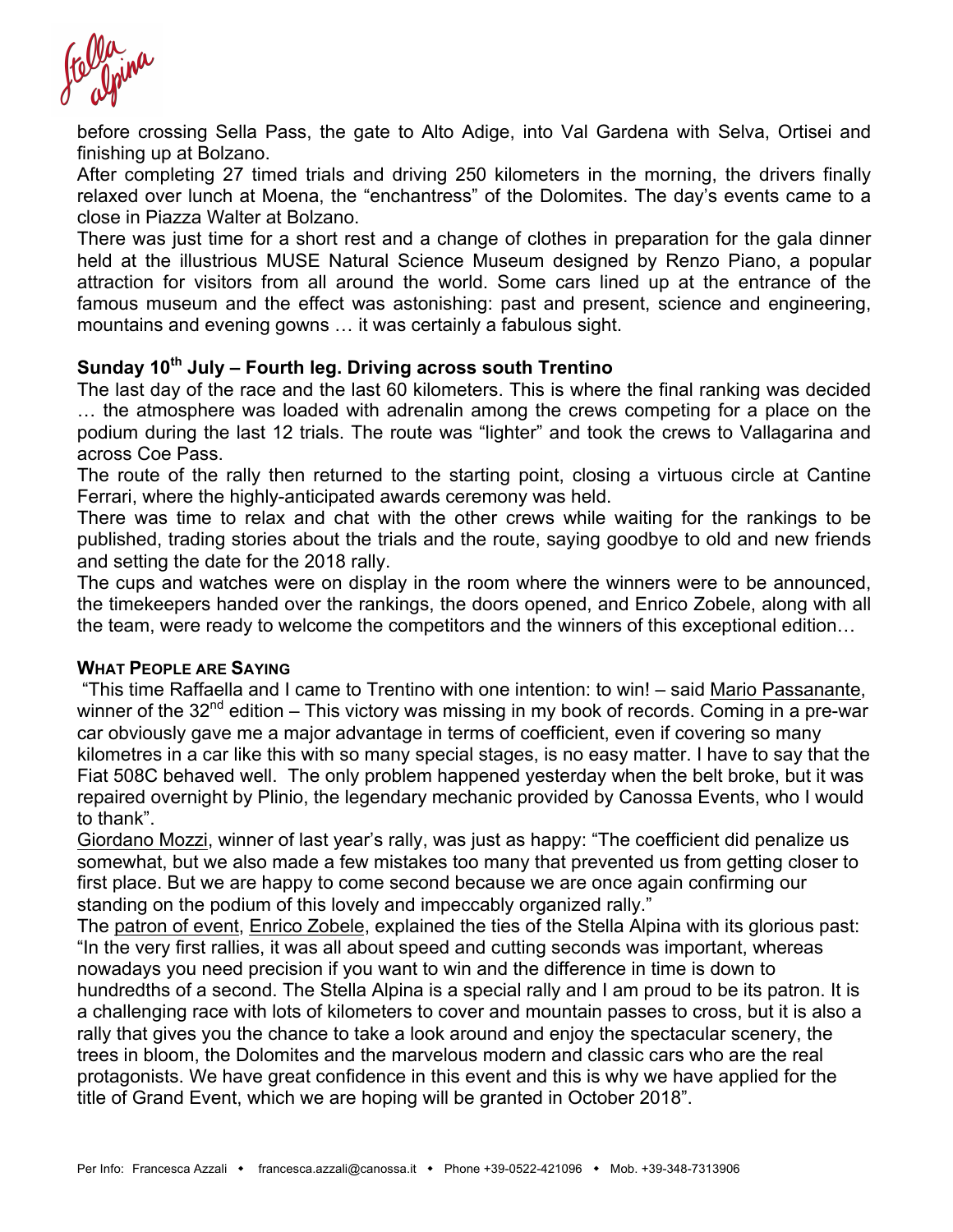Fiorenzo Dalmeri, president of Scuderia Trentina, talks about the passion that drives the people who choose to take part in this event: "It has been 70 years since the very first Stella Alpina, but the passion for motoring in these mountains goes much further back: imagine, the first motoring race in Trentino was held in 1925. This year's Stella Alpina is confirmation of this tradition and the love of motor sports, of marvelous cars, of our special scenery, as well as the determination of the many people who risked driving their prized classic car on some truly challenging winding roads and hairpin bends. I think this combination of unique countryside and beautiful cars is also an excellent way to promote our area and its unique and spectacular natural attractions. While we are talking about passion for motor sports, I think it is my duty to mention another prized part of our motoring heritage: the legendary Trento Bondone hill climb, the most important hill climb in Europe which has just come to a close".

#### **Thanks:**

On behalf of Enrico Zobele and Fiorenzo Dalmeri, we would like to thank all those who helped to make this year's event a success: first of all the competitors, be they newcomers or oldtimers, whose enthusiasm made this year's rally truly unique.

Thanks to the City and the Provincial Government of Trento, as well as the local authorities in all the towns we passed through, Automobile Club d'Italia, all our friends at Scuderia Trentina and Scuderia Trentina Storica, the team at Canossa Events, the many CSAI Rally Officers, all the race management staff, the guys at Adige Sport, and all our supporters and volunteers as none of this would have been possible without their support.

The success of the Stella Alpina was also possible thanks to our prestigious partners, especially Azimut Wealth Management, main sponsor acknowledged with its own challenge Trophy; Cuervo y Sobrinos, official timekeepers of the race, who presented 4 splendid watches to the winners; Banca Galileo which gave the prize to the best Scuderia; and Cantine Ferrari which hosted part of the event and was acknowledged with the ranking of the modern Ferrari's. Thanks also to Fassi, Zuccari which presented each team with a pack containing various beauty products; Tridentum Auto which made several splendid Maserati's available to the Organization; Brugger which designed the splendid bracelets offered by the Patron to the crews; Digitech and Gare d'Epoca which commemorated the most elegant car.

Details of the 2018 Stella Alpina will be announced in September as usual, but Enrico Zobele will be inviting people on behalf of all the crews to "the 2018 rally that will reinstate the three-day race formula in the mountains with a base in one of the most iconic locations in Trentino Alto Adige"...

#### **A brief history**

The Stella Alpina was the brainchild of Giovanni Canestrini who was born in Trentino and a legendary journalist who was particularly interested in cars. Mr Canestrini had the idea for the "perfect" race to be based in one of the towns in Trentino to make it more convenient for competitors and the press, which he called the Quadrifoglio Alpino (Alpine Four-Leaved Clover), as he thought the race should be divided into four legs and be based in Merano.

In actual fact, the first race held in 1947 was based in Trento, also on account of the support and enthusiasm of Count Sigismondo Manci, President of ACI (Italian Automobile Club) at the time, who reworked Mr Canestrini's original idea. It got the name Stella Alpina right away, also to honor the mountains in Trentino.